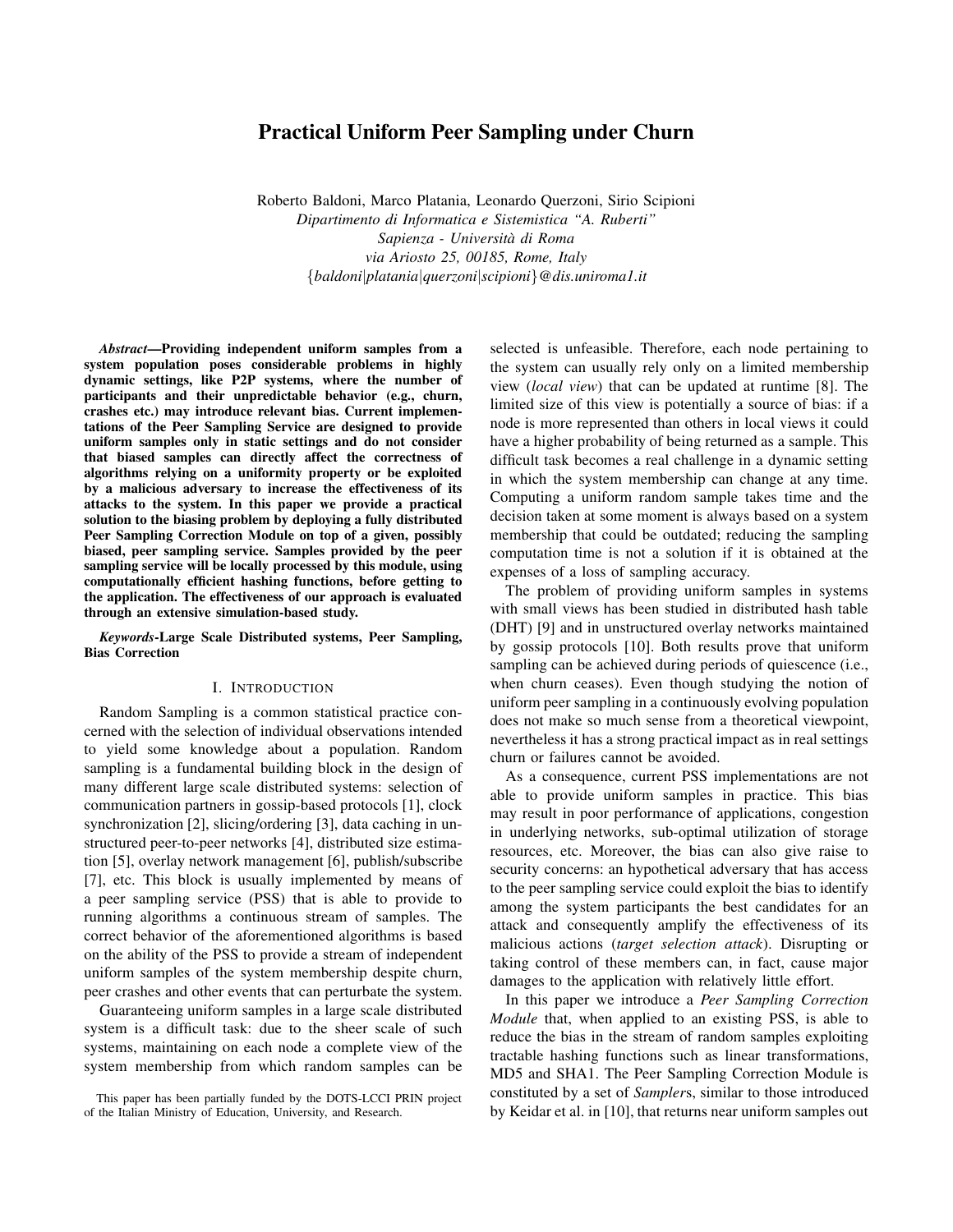of a data stream in which elements recur with an unknown bias. The stream is generated by the underlying PSS and a set of interconnected samplers continuously analyzes this stream to output periodically a set of uniform random samples that can be then used by other algorithms or applications.

The effectiveness of the Peer Sampling Correction Module is evaluated through an extensive set of simulations that show both convergence speed (time to deliver a near uniform sample) and the bias reduction in static and dynamic environments. The evaluation points out an interesting tradeoff between the bias reduction and the time taken to deliver two consecutive samples by the Peer Sampling Correction Module: the larger is the bias reduction, the heavier is the local computation. However our experimental results show that an effective bias reduction can be achieved by using computationally lightweight hashing functions. Moreover experiments show another interesting trade-off between the bias reduction and the number of inactive nodes in the stream of samples provided by the Peer Sampling Correction Module: higher reductions results in higher numbers of inactive nodes. However, the system can be configured to obtain the desired level of bias reduction and inactive nodes. In the extended vesion [11] of this work, we show the efficiency of the Peer Sampling Correction Module in a case study: to prevent the target selection attack.

The rest of the paper is organized as follows: Section II introduces the architecture of the Peer Sampling Correction Module, while Section III contains its evaluation. Finally, Section IV discusses related works and Section V concludes the paper.

#### II. REDUCING BIAS IN SAMPLES DISTRIBUTION

The problem of uniformly sampling processes in a dynamic setting has been tackled in [10] for the first time. The authors introduced a distributed algorithm, together with its supporting architecture, that can be used to build and maintain a connected overlay network despite churn or failures and even in presence of corrupted (byzantine) processes. One of the fundamental components of this architecture is the *Sampler* that, exploiting min-wise independent permutations, is able to deliver a uniform sample out of a stream of biased samples. This component was designed to converge after a certain amount of samples observed on the incoming stream towards a single unbiased sample. While this property can be useful, as shown in [10], to guarantee connectivity in presence of byzantine processes, algorithms depending on uniform peer samples periodically require new set of samples. Moreover, the practical applicability of the original *Sampler* poses non trivial problems due to the complexity of implementing efficiently min-wise independent permutations whose computational cost is exponential with respect to the size of the input [12].

In this section we introduce a *Peer Sampling Correction Module* (PSCM) that can be deployed on top of a PSS to reduce the bias possibly present in the distribution of samples it returns. Exactly as the PSS does, our module periodically delivers a set of samples that can be used by distributed applications to update their local views. Moreover the PSCM can be practically deployed employing lightweight functions (e.g. linear transformations) greatly reducing the computational cost of the bias reduction with respect to the min-wise independent permutations.

#### *A. Node Architecture*

We consider a system constituted by a set of uniquely identified nodes whose size is finite but unknown. Nodes can join and leave the system at any time; the failure of a node is considered equivalent to a leave.



Figure 1. Node Architecture

Each node in the system implements the architecture depicted in Figure 1. Each application process running on a node only has a limited knowledge of the system represented by a *local view* containing the identifiers of a subset of size  $V$  of other nodes. Each application process executes some local computation and exchanges messages through a communication infrastructure only with other siblings running on nodes whose identifiers are contained in its local view. Each application process during its lifetime can update the content of its local view requesting a new view to a *Peer Sampling Service* (PSS) [8] through the *getView()* function. Node identifiers contained in views returned by the PSS are supposed to be random samples of the system population. Though the selection of random sample could be affected by bias, the PSS returns random sample of the nodes effectively into the distributed system, i.e. if a node crashes or leaves the system, the PSS does not include anymore the node in each view.

The PSS is able to periodically provide updated views, obtained by some computation executed on an overlay network connecting the entire system. The overlay network is maintained by an Overlay Management Protocol (OMP) that can guarantee connectivity of the system despite churn or failures. Note that we are not interested in specifying the protocols employed by either the PSS or the OMP as long as they satisfy the requirements expressed above; however, PSSs and OMPs are often implemented as a single component [13], [14]. Here we assume that the PSS can deliver a new view every  $\Delta T_{PSS}$  seconds.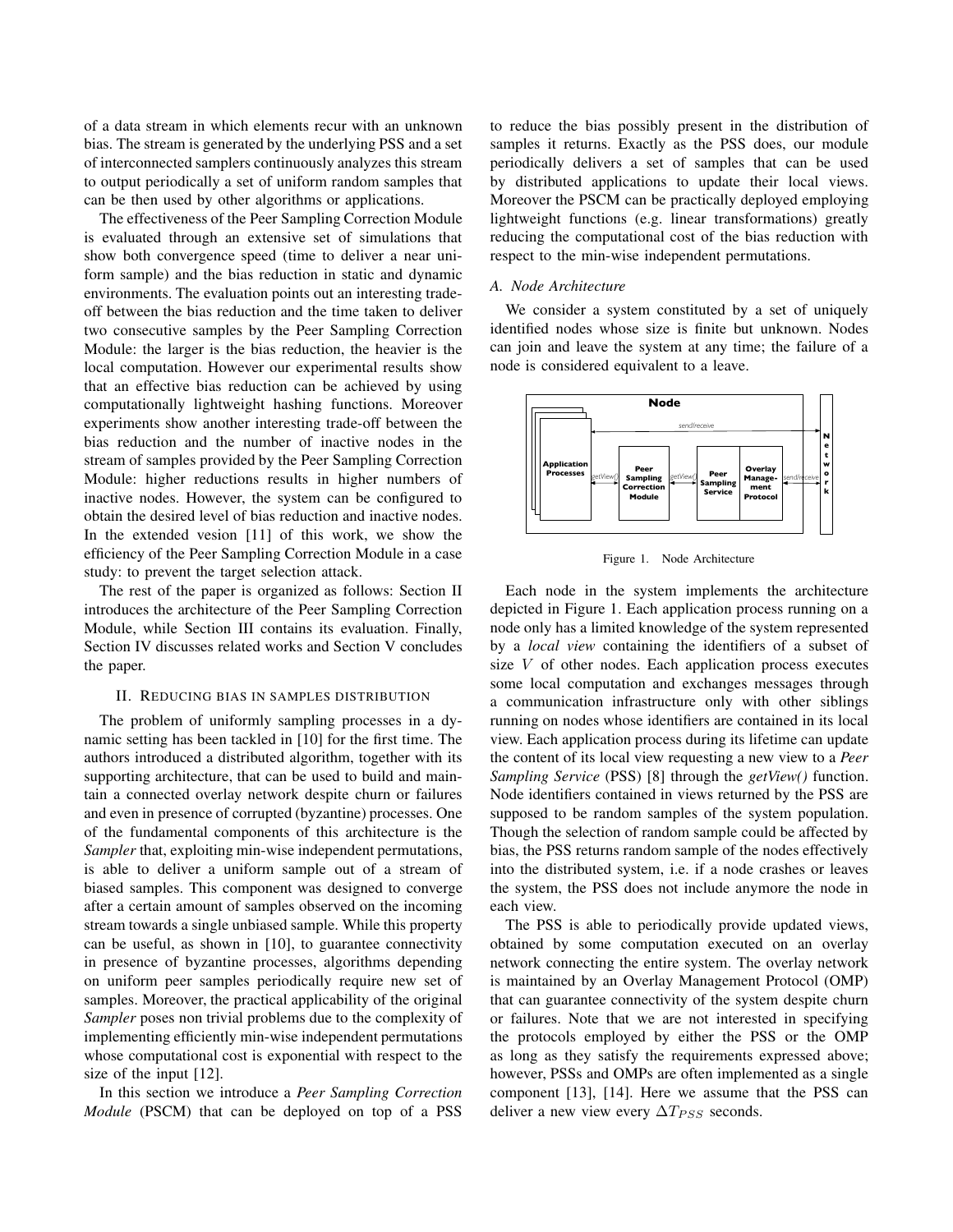```
function void Sampler.Reset(){
 1: h \leftarrow randomFunc(); minID \leftarrow \perp2: }
function void Sampler.nextV iew(view[]){
 1: for i = 0 to view.length() do
 2: if minID = \perp \vee h(view[i]) < h(minID) then
 3: minID \leftarrow i4: end if
 5: end for
 6: }
function NodeID Sampler.Sample(){
 1: return minID
2: }
            Figure 2. The Sampler's pseudo-code [10]
```
In order to avoid problems introduced by bias in peer sample distributions we introduce, between the PSS and the application processes, a *Peer Sampling Correction Module* (PSCM). Application processes interact directly with this block that offers them the same interface that the PSS provides.

#### *B. The Peer Sampling Correction Module*

The fundamental component of the PSCM is the *Sampler* [10] whose behavior is described by the pseudo-code in Figure 2. Basically, the Sampler accepts as input views (i.e. biased sets of samples of size  $V$ ) returned by the PSS and produces a single sample as output. The pseudo-code of the Sampler is composed by three parts: a *Reset()* function that initializes the Sampler resetting the  $minID$  value and choosing at random a function  $h$  from a predefined set; a  $nextView()$  function that computes the sample  $minID$  with the minimum image  $h(minID)$  among samples observed since the last invocation of *Reset()*; finally the *Sample()* function the returns the current value of  $minID$ .

A relevant part of the pseudo-code is the invocation of  $randomFunction()$  that randomly chooses a function h from a family. Possible families of functions are:

- 1) **linear transformations**:  $h(x) = (ax + b) \mod p$
- 2) **MD5**:  $h(x) = MD5(a \circ x)$
- 3) **SHA1**:  $h(x) = SHA1(a \circ x)$

More specifically, in 1)  $\alpha$  and  $\beta$  are random values and  $p$ defines the size of the codomain of  $h$ . In particular  $p$  has to be as large as possible to minimize the probability of collisions among hash values. In 2) and 3)  $a$  is a random string concatenated with the identifier  $x$ . Consequently the initialization of a sampler lies in selecting some random values that will be used to compute h until a new  $Reset()$ is invoked. For the sake of simplicity in the following we assume that all samplers use function chosen within a same family in order to describe and analyze separately the behavior of each family of functions.

Another component of PSCM is the *View Corrector* (VC) presented in Figure 3. The VC is composed by a set of  $V$  samplers, where  $V$  is the size of application processes'



Figure 3. Architecture of the View Corrector

local views. All the samplers work concurrently: periodically receive the same input from the underlying PSS (i.e. sets of biased samples), compute the function  $h$  on each sample and maintain the current minimum as return value. The set of values maintained by the different samplers defines the set of samples returned by the VC itself. Note that, each sampler returns an independent value, as the choice of the function h is completely independent from other samplers.

The VC offers two functions:  $ResetVC()$  that produces the simultaneous invocation of  $Reset()$  on every sampler in the VC, and  $Hold()$  that saves the current minimum of the different samplers in a buffer. The set of samples contained in the buffer represents the output of the whole VC, therefore an invocation to  $Hold()$  causes an update of the output of the VC.



Figure 4. Architecture of the Peer Sampling Correction Module

Finally, the complete architecture of the PSCM is showed in Figure 4. It is composed by  $K$  VCs, each one able to return a set of samples with size V . A *view selector* is used to select the output of one VC at a time and use it as the output of the PSCM. The view selector is controlled by a *Scheduler* that periodically (with period  $\Delta T$ ):

- 1) holds the set returned by the  $i$ -th VC invoking on it the function  $Hold()$ ;
- 2) resets the  $i$ -th VC invoking on it the function  $ResetVC();$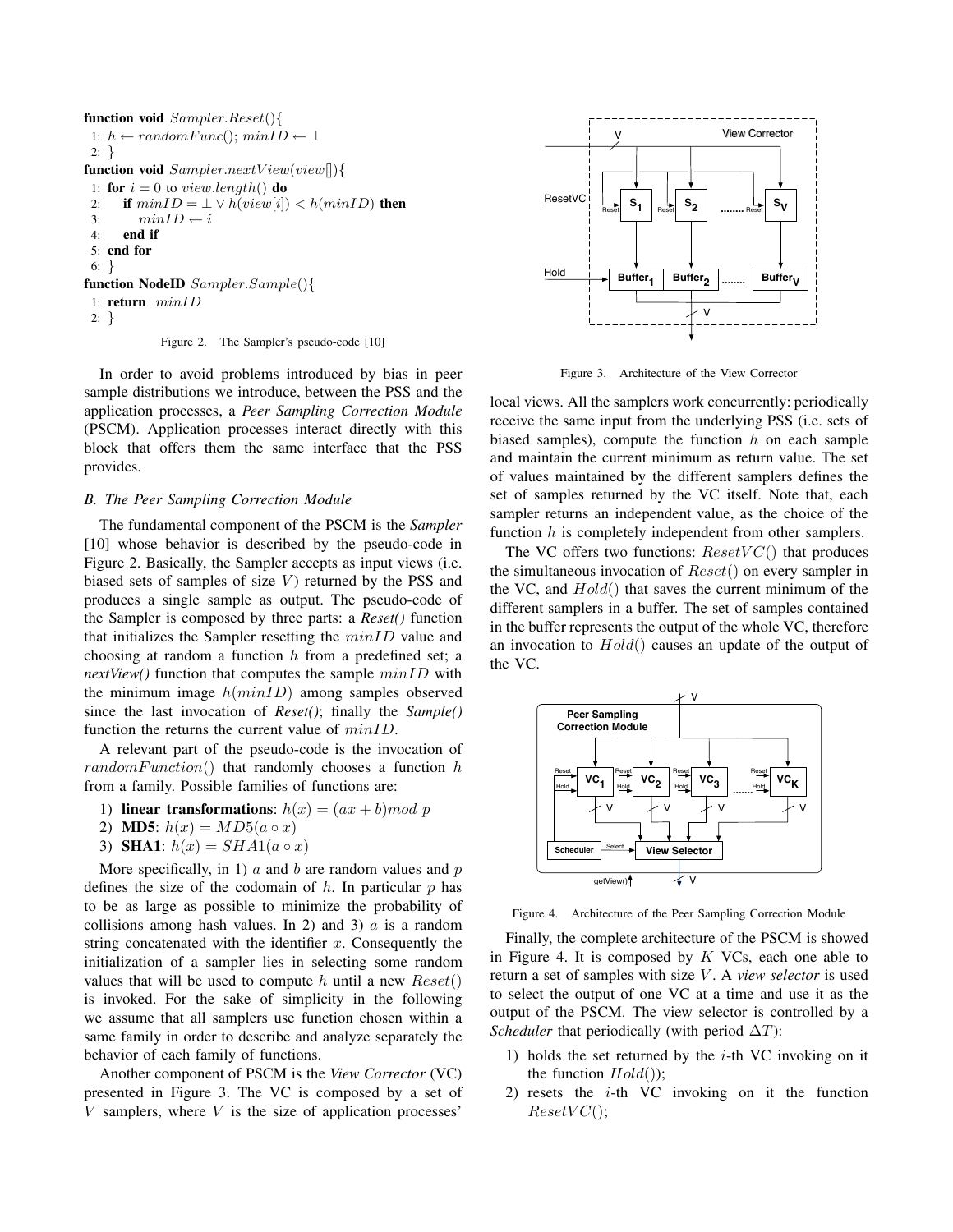- 3) selects the value returned by the  $i$ -th VC as the return value of the PSCM;
- 4) increases i mod K.

Application processes can get an updated view using the getView() function that returns a set of V samples output by the VC currently selected by the Scheduler through the View Selector.

#### III. EVALUATION

The aim of this section is to evaluate the behavior of the PSCM. More specifically, in the following we first analyze the ability of the VC component to provide uniform random samples and then we evaluate how much the PSCM can be configured to return updated view with a desired level of quality of bias reduction and with a desired period  $\Delta T_{PSCM}$ . Finally we present an evaluation of computational cost of a real implementation of the PSCM.

*Test details:* All the simulations were realized using PeerSim [15] on top of which we implemented a PSS able to return peer samples with a predefined bias. Tests simulate two different kind of scenarios: a static scenario and a dynamic one. In the first case, the network is static (i.e. no nodes are added/removed during simulations) while in the second one, the system suffers a continuous addition /removal of nodes.

In both cases, tests have been conducted simulating 1000 nodes and varying the shape of the distribution of samples returned by the PSS in order to simulate the presence of bias. In static scenario, the sample distribution of our biased PSS has been shaped as a Pareto distribution with parameter  $\alpha$ varying in the set  $\{0.269, 0.349, 0.901\}$ . These values have been chosen to recreate a scenario where 40%, 10% and 0.5% (respectively) of the nodes have probability 80% of being returned as samples by the  $PSS<sup>1</sup>$ .

Evaluation in a dynamic scenario was conducted running the PSCM in a setting where some nodes constitute a stable core (i.e. they remain in the system for the whole duration of the test) and other nodes are continuously replaced with a rate that has been varied in the various tests. In this scenario we modeled the biased PSS discarding node identifiers from the stream of IDs provided by a uniform PSS with a probability inversely proportional to the node age (i.e. younger nodes are more likely to be discarded). More specifically, an identifier is discarded by the stream with a probability  $P_i = e^{-\beta a_i}$ , where  $\beta$  is a parameter that describes the level of bias and  $a_i$  represents the age of the node which identifier is  $i$ . This model is intended to simulate the behaviour of PSS based on view exchange techniques in a scenario characterized by strong churn. Reference values are represented by a scenario with perfectly uniform samples. Each single result plotted in the following graphs has been obtained by averaging 300 values collected during a simulation run.

The behaviour of the PSCM and its components has been evaluated by considering the following metrics:

**Frequency**: the frequency of a node at a certain time instant is the number of occurrences of its identifier in views of active processes. In an ideal setting all processes should have a same value of frequency; this implies that views returned by the PSCM contain, indeed, uniform random samples.

**Uniformity Error**: it represents the average standard deviation of the ratio between the frequency of each correct process and the frequency of the same process in presence of ideal sampling where each node has the same frequency F. In an ideal setting this value should be zero, i.e. the peer samples are perfectly uniform. Practically, obtaining this perfect uniform sampling is impossible and also pseudo-random uniform number generators show an Uniformity Error different from zero.

**Convergence Time**: it represents the number of distinct views provided by the PSS that a VC has to evaluate before being able to provide a view with a desired Uniformity Error. Note that, given the frequency at which the PSS is able to provide views, this figures gives a rough idea of the time needed to the VC to provide a set of unbiased samples.

The evaluation of the PSCM has been conducted in three phases. Firstly, in order to understand the behaviour of the VC submodule, we tested a PSCM containing a single VC  $(K = 1)$ . In this scenario we evaluated how much the bias present in samples returned by the PSS is reduced with time and how much time it takes to the VC to reach a desired level of Uniformity Error using different function families for its internal samplers.

Secondly, we evaluated the impact of churn on the PSCM considering different node replacement rates. More specifically the aim of this phase was evaluating the distribution of samples provided by a VC in a dynamic setting where nodes are continuously added/removed. This study was conducted analyzing the number of inactive nodes in the view of active ones and the behavior of the bias in random samples produced by VCs.

Finally, we evaluated the PSCM as a whole, analyzing its configurability and computational cost. In order to do this, we implemented a PSCM leveraging standard Java SE Security APIs and then analyzed its behavior changing the number of VCs and their resetting frequency. Moreover, we evaluated the percentage of CPU time spent by the PSCM in the time interval between two consecutive views provided by the underlying PSS.

All the tests, unless stated otherwise in the text, were conducted simulating a system with 1000 nodes and representing a biased PSS through views characterized by a

<sup>&</sup>lt;sup>1</sup>The model is coherent with results proposed in [16]. Moreover the behaviour of the system does not change so much modeling the bias by means of different distributions. Consequently, for lack of space, we don't include similar experimental results in the paper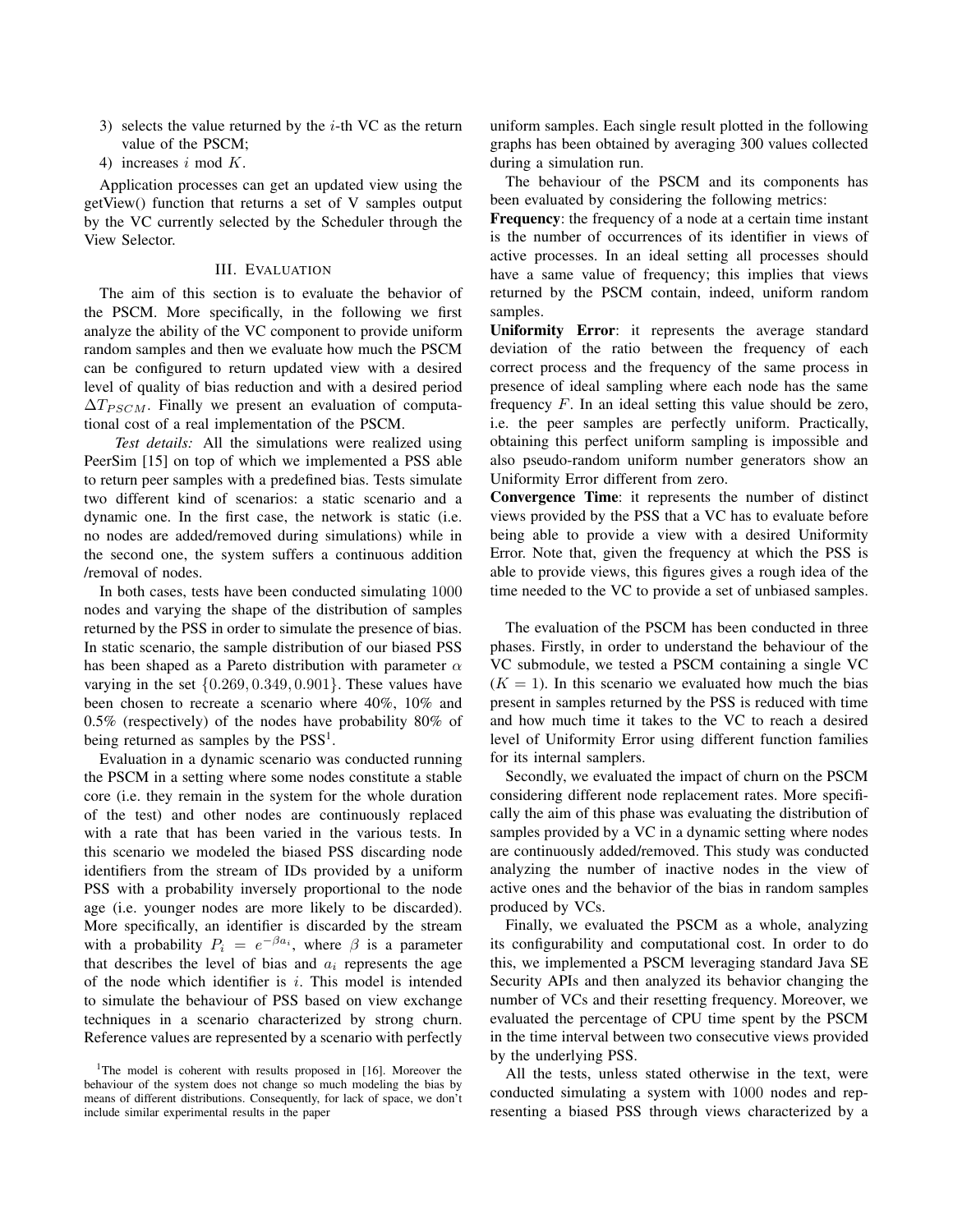Pareto distribution with shape 0.269.

#### *A. Evaluation of the View Corrector in a static setting*

In this first phase of our evaluation we want to investigate if a VC is able to reduce the Uniformity Error of biased samples produced by the PSS and, consequently, the obtainable level of the bias reduction that it is able to provide. This investigation is conducted in a static setting where the set of nodes participating to the system does not change.



Figure 5. Uniformity Error evolution is shown over time; distinct PSCMs are compared with uniform and biased PSSs in a system with 1000 nodes and local views of size 100.

Figure 5 shows how the Uniformity Error changes as time passes. Note that the notion of time present in the graph is directly linked to frequency at which the PSS is able to deliver new views, i.e. each time tick on the graph is equal to  $\Delta T_{PSS}$  seconds of real time. The curves depicted in the graph show how the MD5 and SHA-1 families of functions are able to provide a Uniformity Error that is close to the one characterizing an ideal PSS that employs pseudo-random functions to select samples among the set of currently active nodes. The curves perfectly overlaps after  $Time = 150$ . The linear transformation family, in the same scenario, delivers a remarkably small Uniformity Error, but it stabilizes at an asymptotic value that is larger than the one provided by MD5 and SHA-1.



Figure 6. Frequencies of nodes after VC convergence; disctint PSCMs are compared with uniform and biased PSS in a system with 1000 nodes and local views of size 100.

These results are confirmed by the graph in Figure 6 where the Frequencies of nodes are shown; the results refer to a system that has reached a steady state, i.e. a system where the VC has converged to its final output (after the evaluation of 200 biased views). The curves show how the presence of the VC is able to drastically reduce the level of bias that becomes similar, for MD5 and SHA-1 families, to the one provided by an ideal uniform PSS where each process has the same frequency F.



Figure 7. Uniformity Error evolution is shown over time varying the size of local views for linear transformations and MD5 families of functions.

Let us now analyze more in detail the dependency of the Uniformity Error from the level of bias present in samples provided by the PSS and the size of local views. For the sake of simplicity we present only results related to linear transformations and  $MD5<sup>2</sup>$ . Figure 7 reports the Uniformity Error that can be obtained using linear transformations (Figure 7(a)) and MD5 (Figure 7(b)) varying the view size. The curves show that, in both cases, the Uniformity Error decreases more rapidly when the size of local views is increased and confirms that only MD5 is able to reach an Uniformity Error similar to one introduced by an ideal uniform PSS. This result outlines the important role that the local view size has on the time needed by VCs to converge to a desired level of Uniformity Error.

<sup>2</sup>Results for SHA-1, not shown here, closely match those provided by MD5.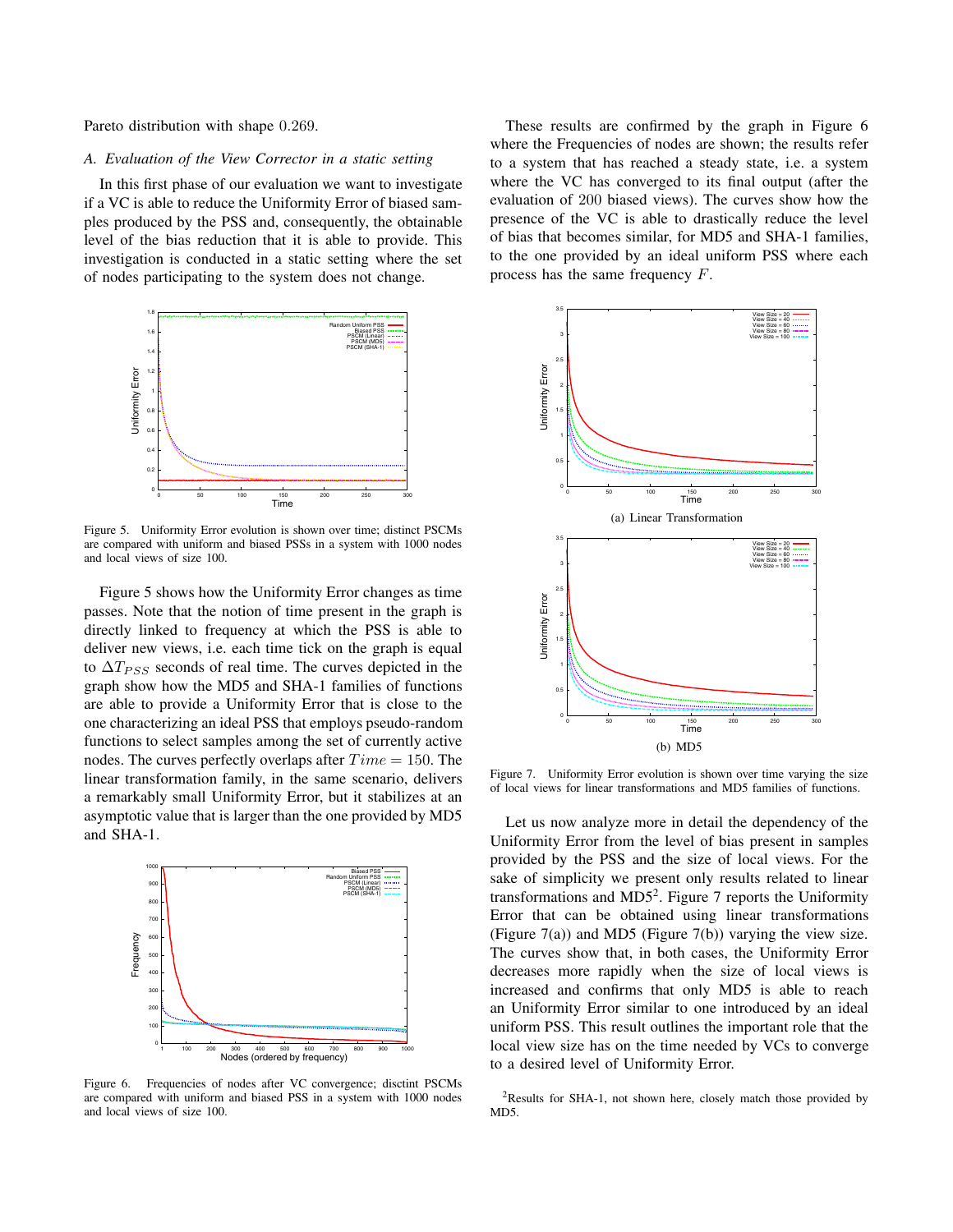

Figure 8. Uniformity Error evolution is shown over time varying the shape of the Pareto distribution for linear transformations and MD5 families of functions; the size of local views was 100.

Figure 8 reports the impact of different levels of bias (e.g. different shapes for the Pareto distribution used to simulate bias in samples) on the performance of the VC and on time it needs to converge to a desired level of Uniformity Error. The curves show that increasing the level of bias has a negative impact on the time needed to converge, but does not affect the final result, i.e. the asymptotical Uniformity Error. This result outlines the need to accurately characterize the bias present in samples in order to correctly infer the convergence time for the VCs. Indeed, this time value is a fundamental parameter to correctly configure the PSCM and, more specifically, the number  $K$  of VCs needed in the PSCM itself.

#### *B. Evaluation of the View Corrector under Churn*

This section describes the behaviour of the VC in a dynamic setting where churn is present. We considered a system composed by two sets of nodes: a stable core, constituted by 10% of the nodes in the system, and the set containing the remaining nodes that are continuously replaced at a fixed rate (i.e. the level of churn). This model simulates a scenario where the PSS is not able to react properly to dynamism and returns with high frequency old nodes, while younger ones are only rarely returned.

In this setting we expect views returned by the PSCM



Figure 9. Distribution of Node Frequency under churn considering different levels of churn; the size of local views was 40.



Figure 10. Impact of churn on the Uniformity Error for linear transformations family of functions; the size of local views was 40.

to contain a number of outdated samples caused by nodes that left the system. This number will increase as the churn level is raised. The presence of outdated samples causes a reduction of the average Frequency of nodes as shown in Figure 9. The graph reports the Frequency distribution after 300 time ticks considering different levels of churn (respectively 0.5%, 2.5% and 5% of nodes replaced per time unit) using linear transformations<sup>3</sup>. While the Frequencies for the ideal case are uniformly spread among a mean that is equal to the view size, as the churn level is increased Frequencies begins to shift toward the left side of the graph: this means that a larger number of nodes do not survive enough time in the system to appear in other node views. Interestingly, this fact has a counterintuitive effect on the Uniformity Error. Figure 10 reports the evolution of Uniformity Error with time; the curves show how, after an initial transient state, the Uniformity Error decreases more rapidly with larger levels of churn. This behaviour is a consequence of the shift of Frequency toward values closer to 0. Clearly, the curves reported in this graph show only part of the story: a larger level of churn reduces the Uniformity Error, but this is paid with larger amounts of

<sup>&</sup>lt;sup>3</sup>Due to space restrictions we omit the results for the other two families of functions that showed a similar behaviour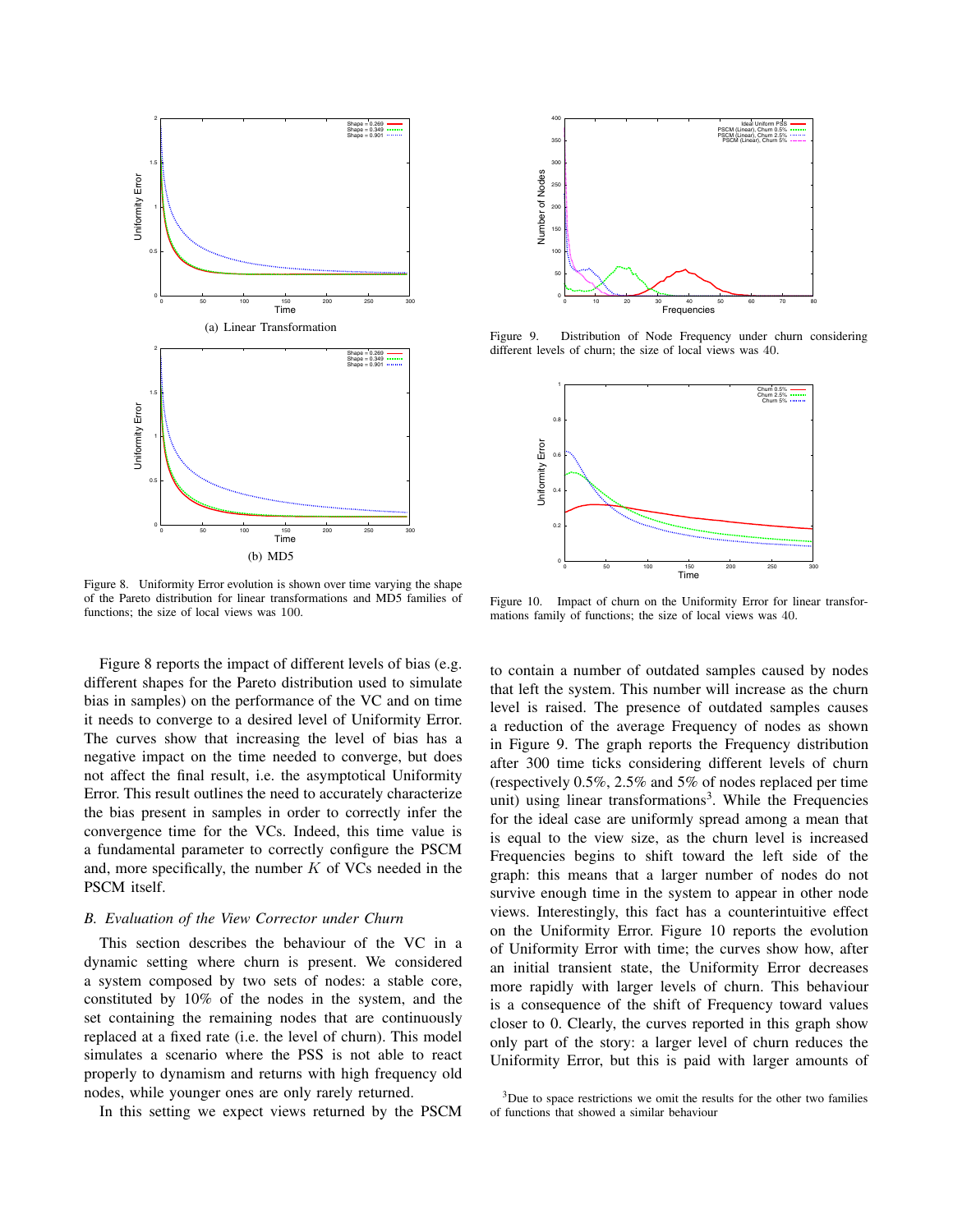|         | <b>SN</b>    | Churn $0.5\%$ |                           | Churn $2.5\%$ |      | Churn $5\%$ |
|---------|--------------|---------------|---------------------------|---------------|------|-------------|
|         | 50<br>0.146  |               |                           | 0.468         |      | 0.636       |
|         | 0.282<br>100 |               |                           | 0.664         |      | 0.791       |
|         | 200<br>0.462 |               |                           | 0.810         |      | 0.890       |
|         | 300          | 0.572         |                           | 0.875         |      | 0.931       |
| Table I |              |               |                           |               |      |             |
|         |              | $\%$ CPU      |                           | $%$ CPU       |      | $\%$ CPU    |
| Linear  |              |               | $\overline{\mathrm{MD5}}$ | 2.265         | SHA1 | 3.525       |

Table II

outdated samples contained in the views returned by the PSCM. The PSCM gets rid of these samples periodically when VCs are reset, thus the period of reset can be tuned to reduce this issue. Table I reports the percentage of outdated samples present in views assuming that a VC is reset every SN time ticks. A correct estimation of the *sampling number* SN is thus fundamental to identify a good tradeoff between the Uniformity Error and the percentage of outdated samples reported by the PSCM in a setting characterized by the presence of churn.

## *C. Evaluation of the Peer Sampling Correction*

In this section we evaluate the computational cost of the PSCM, with a number  $K > 1$  of VCs, and we show how it is possible to configure this service to produce new views with a desired level of the Uniformity Error at a specific rate.

Firstly, starting from the results shown in previous section we know that it is possible, given a specific scenario (i.e. a precise characterization of the samples bias), calculate the number of biased views that a VC has to evaluate in order to converge to a target Uniformity Error. This number can be used to guide the realization of the whole PSCM. More specifically, the period  $\Delta T_{PSCM}$  at which the PSCM can deliver updated unbiased views is defined as

$$
\Delta T_{PSCM} \ge (SN * \Delta T_{PSS})/K \tag{1}
$$

This formula directly follows from the architecture depicted in Section II-B where the scheduler resets the VCs using a round-robin procedure. In this way the time interval between two consecutive  $ResetVC()$  invocations on the same VC is  $K * \Delta T_{PSCM}$ . Due to the fact that we want this time to be greater than  $SN * \Delta T_{PSS}$ , the previous formula follows.

Using this formula we can choose the number of VCs  $K$  that we need to obtain a desired update frequency of unbiased views. In particular, in order to obtain  $\Delta T =$  $\Delta T_{PSS}$  (i.e. obtain unbiased views at the same rate of views delivered by the underlying PSS), we must configure the PSCM composed with a number of VCs  $K = SN$ .

Finally, to evaluate the computational cost of this kind of configuration we used a 2GHz Intel Core Duo PC where we ran an implementation of PSCM realized using the Java SE Security API for the MD5 and SHA-1 functions. We configured the PSCM with  $SN = 150$  and view size 100. This kind of configuration requires 15000 computations of the hashing functions and in table II we present a summary of the percentage of CPU Time spent by the PSCM when the underlying PSS provides a new view each time interval  $\Delta T_{PSS} = 10s$ . These results show how it is possible to compute a huge number of functions using very small computational time, particularly considering linear transformations. The trade-off between computational cost and efficiency in bias remotion justifies the employment of the linear transformation when we want to develop a light version of PSCM or when we have only machines with limited resources. Conversely, if more computational resources are available, more complex hashing functions like MD5 and SHA-1 can provide application with smaller levels of Uniformity Error.

#### IV. RELATED WORK

*On the uniformity of samples in a network:* Getting uniform sample in a network can be done through random walk [5], [6] and DHT [9] as well as gossiping. However the correctness of random walk-based sampling depends on the network topology. If actual topology is different from the assumed one, then the sample produced by the random walks may be far to be uniform [6], [16]. Let us remark that there are no study in the direction of making sampling based on random walk and on DHT resilient to byzantine attacks.

From the performance viewpoint, there are some papers in the literature that discuss unexpected performance behaviors exhibited when the PSS does not deliver anymore uniform samples [2], [7]. For example, in [2], the authors show how the bias introduced by the PSS can create a core of processes acting like a central cluster or an hub. The presence of this cluster could, in principle, create some benefits for the applications: the cluster is usually formed by peers that participate to the system computation for long periods of time, thus increasing the overall topology robustness. However, the presence of this cluster causes undesired behaviors as well: nodes within this cluster are usually the target of a large number of application messages, leading to load unbalance within the application and possibly to link congestions.

*Peer Sampling Services resilient to byzantine attacks:* The problem of designing peer sampling with small local views resilient to byzantine attack is a recent branch of research and it has been addressed only for peer sampling services based on gossiping [10], [17]. Many works on byzantine membership based on gossiping have either considered static settings where the full membership is known at all [18], [19] or focused on maintaining full local view [20], [21] rather than samples.

Keidar et al. in [10] propose a gossip-based protocol able to realize an uniform peer sampling service with small views in presence of byzantine processes. They formally prove that their solution is able to guarantee an uniform random